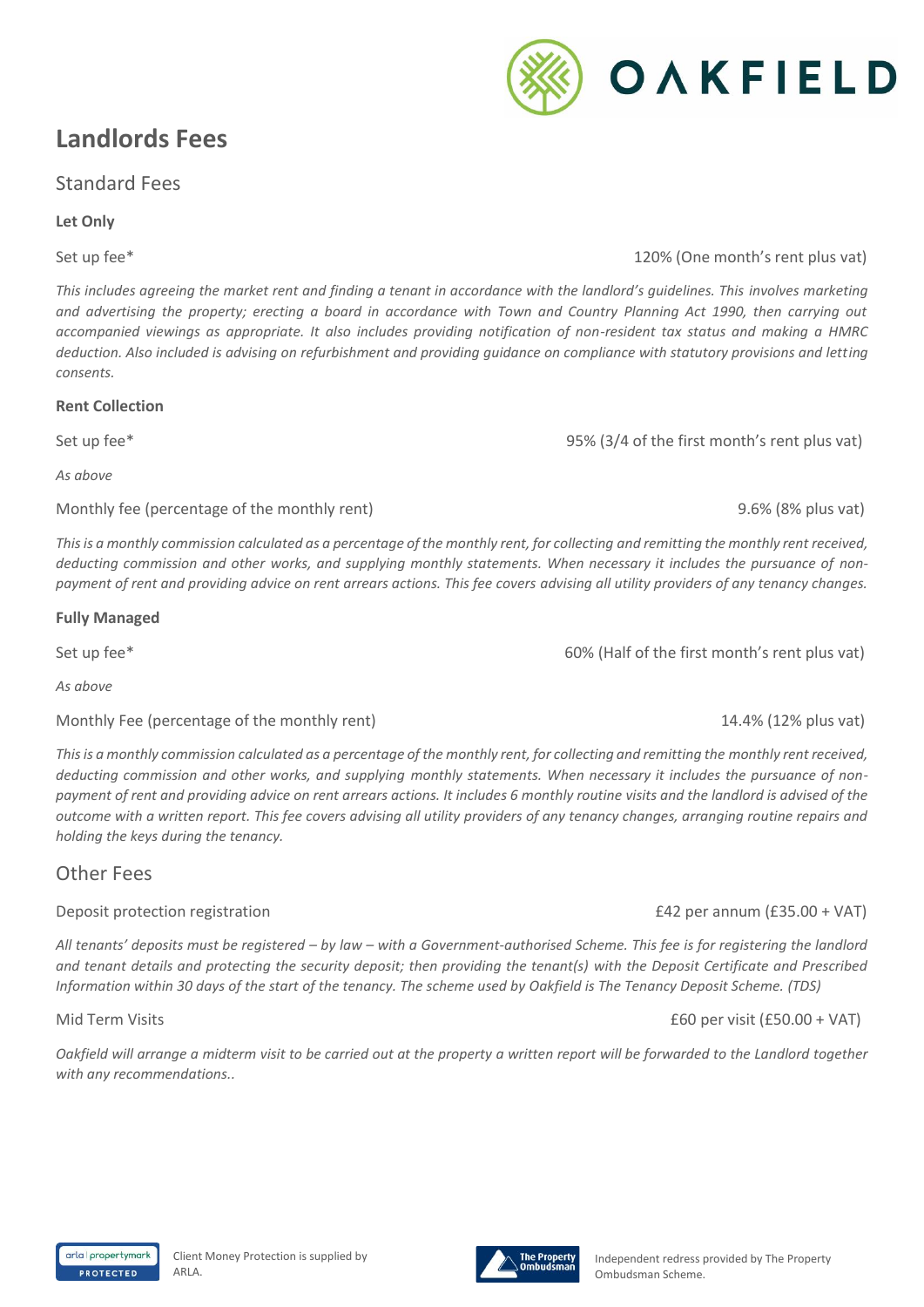Client Money Protection is supplied by

Gas Safety Certificate  $\qquad 2100.00$  (£83.33 + VAT)

*The Gas Safety (Installation and Use) Regulations 1998 state that all new, let and managed properties must have a gas safety certificate to start the tenancy and must be tested annually for safety. Oakfield appoint a Gas Safe Engineer to do this and this fee covers arranging access, retaining the certificate and the cost of the engineer.*

Electrical Safety Certificate 1/2 bed £178.36 (£148.63 + VAT)

*The Landlord must ensure that all electrical equipment and permanent electrical installation complies with Electrical Equipment (Safety) Regulations 1994 and Low Voltage Regulation 1989. If you require an Electrical Safety certificate Oakfield will appoint a qualified and registered Electrician to do this and this fee covers arranging access, retaining the certificate and the cost of the engineer.*

## Energy Performance Certificate £100.00 (£83.33 + VAT)

*All properties being marketed must by law have a valid Energy Performance Certificate. Oakfield appoint a registered domestic assessor to do this and this fee covers arranging access, retaining the certificate and the cost of the assessor.*

Additional property visits **E90.00** (£75.00 + VAT)

*If a routine visit (over and above the two 6-monthly visits included in the monthly fee) is required – for example at the specific request of the Landlord, or to resolve a neighbour dispute, a fee is charged.*

Tenancy Renewal **E180.00** + VAT)

*If both parties agree that the tenant can stay for another term, this cost covers the contract negotiation, amending and updating the terms and arranging a further tenancy and agreement.* 

Section 13 notice  $\angle$  E108.00 (£90.00 + VAT)

*If the Landlord requires Oakfield to a section 13 notice, the fee covers preparation of the notice, and service by post to the property.*

In the unfortunate event where Oakfield might need to represent you in court – for example if a tenant requires eviction, these fees *apply. Expenses include travel, accommodation and parking if applicable.*

Income and Expenditure report **EGO** (£50 + VAT)

*To prepare and provide an annual income and expenditure report where required.*

Works over £250.00, Co-ordination fee 12% (10% + VAT)

*A fee of 10% + VAT of the invoice is charged in respect of arranging the works and assessing costs with the contractor(s); for*  ensuring all works have been carried out in accordance with the specification of the works; processing payment and retaining any *warranty or guarantee.*

Cutting of Keys **E12.00** + cost of invoice

*For a member of staff to take keys to a local supplier and have copies cut.*

## Tenancy deposit dispute resolution **E90.00** (£75.00 + VAT)

Post checkout if any proposed deductions in the security deposit are disputed by the tenant, this fee covers compiling the relevant *documentation to support the landlord's position.*

3/4 bed £190.66 (£158.88 + VAT)

5 bed £215.26 (£179.38 + VAT)

Court attendance **E60.00** per hour + expenses

# OAKFIELD

### arla | propertymark **PROTECTED** ARLA.